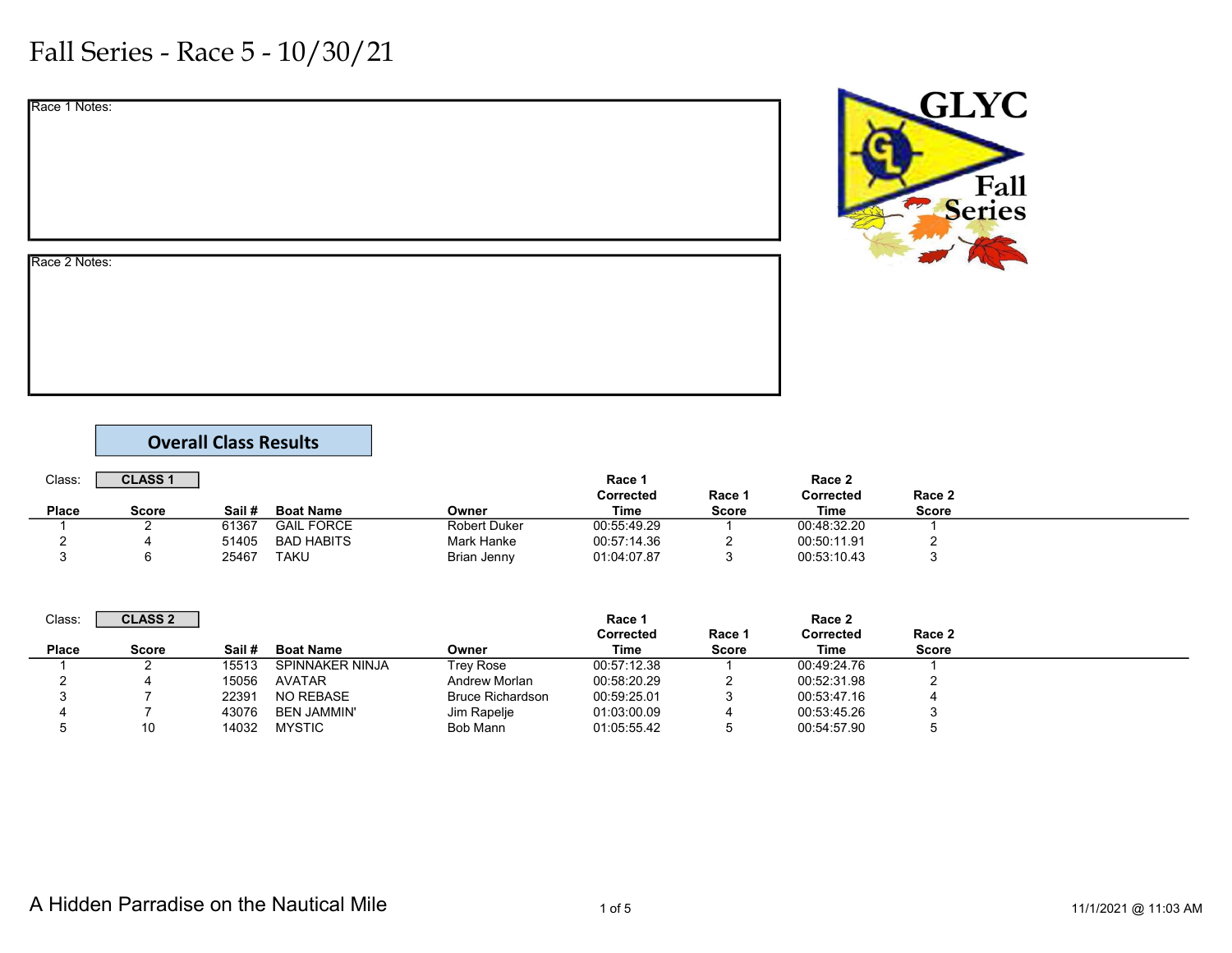|        |                | <b>Race 1 Class Results</b> |                                                                            |                                    |                   |           |                  |                              |                        |                          |
|--------|----------------|-----------------------------|----------------------------------------------------------------------------|------------------------------------|-------------------|-----------|------------------|------------------------------|------------------------|--------------------------|
| Class: | <b>CLASS 1</b> |                             | <b>Start Time:</b><br>Distance: (nm)<br><b>1st Finish Time:</b><br>TLE at: | 11:00<br>4.80<br>11:54:20<br>13:30 |                   |           |                  |                              |                        |                          |
|        | <b>Place</b>   | Sail #                      | <b>Boat Name</b>                                                           | Owner                              | Club              | Rating    | <b>Boat</b>      | <b>Finish</b><br><b>Time</b> | <b>Elapsed</b><br>Time | Corrected<br><b>Time</b> |
|        |                | 61367                       | <b>GAIL FORCE</b>                                                          | <b>Robert Duker</b>                | <b>CSYC</b>       | 78 [ S ]  | <b>BEN 36.7</b>  | 11:54:32                     | 00:54:32               | 00:55:49.29              |
|        | 2              | 51405                       | <b>BAD HABITS</b>                                                          | Mark Hanke                         | <b>GLYC GUEST</b> | 60[A]     | BENETEAU 40.7    | 11:54:20                     | 00:54:20               | 00:57:14.36              |
|        | 3              | 25467                       | <b>TAKU</b>                                                                | Brian Jenny                        | LSSC              | 54 [S]    | BENETEAU 40.7    | 12:00:17                     | 01:00:17               | 01:04:07.87              |
| Class: | <b>CLASS 2</b> |                             | <b>Start Time:</b><br>Distance: (nm)<br><b>1st Finish Time:</b><br>TLE at: | 11:05<br>4.80<br>12:06:18<br>13:35 |                   |           |                  |                              |                        |                          |
|        |                |                             |                                                                            |                                    |                   |           |                  | <b>Finish</b>                | <b>Elapsed</b>         | Corrected                |
|        | <b>Place</b>   | Sail#                       | <b>Boat Name</b>                                                           | Owner                              | <b>Boat</b>       | Rating    | <b>Boat</b>      | <b>Time</b>                  | Time                   | Time                     |
|        |                | 15513                       | SPINNAKER NINJA                                                            | Trey Rose                          | <b>GLYC GUEST</b> | 195 [ S ] | <b>LIGHTNING</b> | 12:11:11                     | 01:06:11               | 00:57:12.38              |
|        | 2              | 15056                       | <b>AVATAR</b>                                                              | Andrew Morlan                      | <b>GLYC GUEST</b> | 126 [S]   | SANTANA 35       | 12:06:18                     | 01:01:18               | 00:58:20.29              |
|        | 3              | 22391                       | <b>NO REBASE</b>                                                           | <b>Bruce Richardson</b>            | <b>GLYC GUEST</b> | 126 [S]   | TARTEN 10        | 12:07:26                     | 01:02:26               | 00:59:25.01              |
|        | 4              | 43076                       | <b>BEN JAMMIN'</b>                                                         | Jim Rapelje                        | <b>GLYC</b>       | 126 [S]   | SANTANA 35       | 12:11:12                     | 01:06:12               | 01:03:00.09              |
|        | 5              | 14032                       | <b>MYSTIC</b>                                                              | Bob Mann                           | GLYC/LSSC         | 135 [S]   | C&C 35           | 12:15:11                     | 01:10:11               | 01:05:55.42              |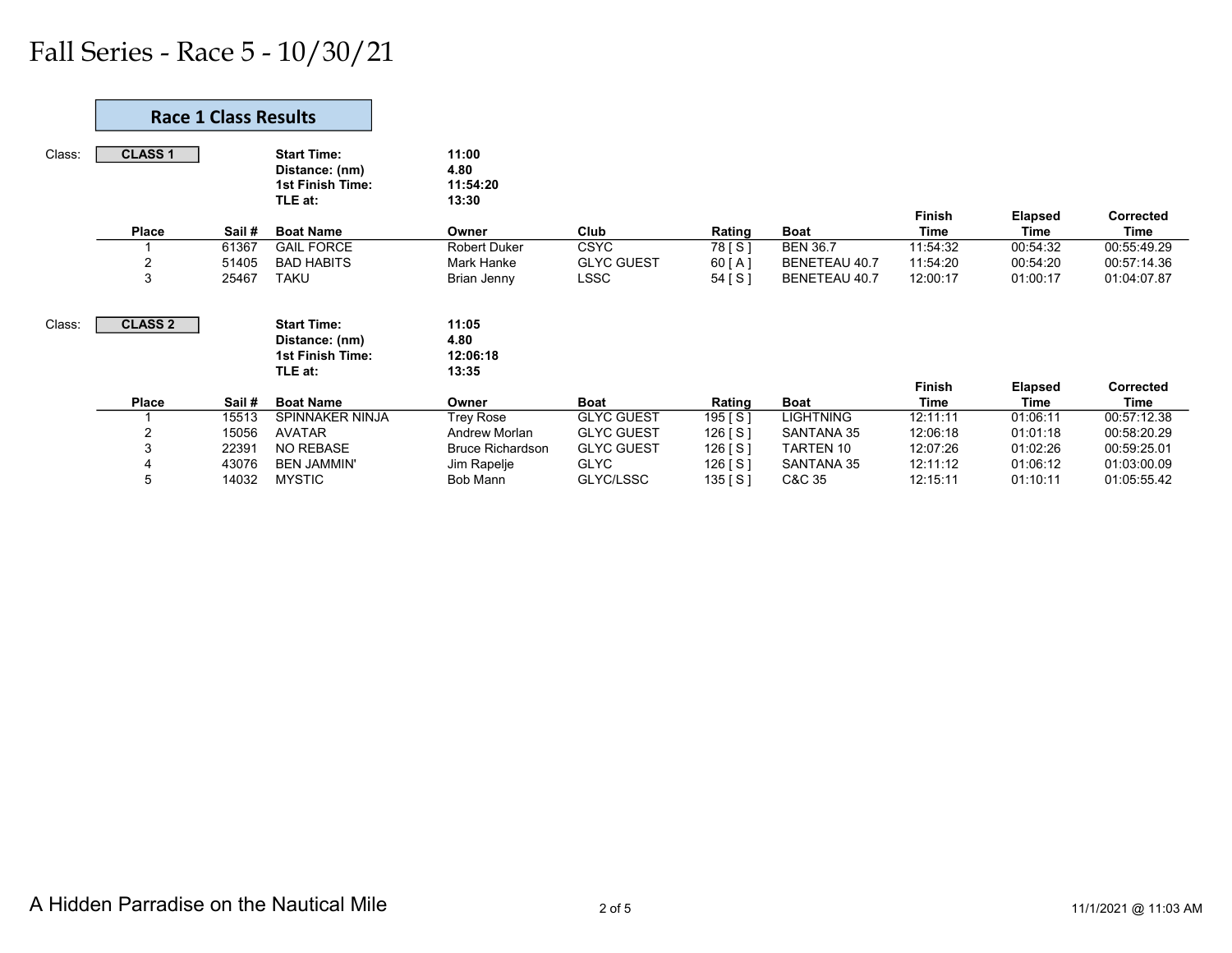|                         | <b>Race 2 Class Results</b>                                        |                |                                                                     |                                    |                                 |                          |                                 |                         |                          |                            |
|-------------------------|--------------------------------------------------------------------|----------------|---------------------------------------------------------------------|------------------------------------|---------------------------------|--------------------------|---------------------------------|-------------------------|--------------------------|----------------------------|
| Class:                  | <b>CLASS1</b>                                                      |                | <b>Start Time:</b><br>Distance: (nm)<br>1st Finish Time:<br>TLE at: | 12:25<br>4.00<br>11:54:20<br>14:55 |                                 |                          |                                 | Finish                  | <b>Elapsed</b>           | <b>Corrected</b>           |
|                         | Place                                                              | Sail#          | <b>Boat Name</b>                                                    | Owner                              | Club                            | Rating                   | <b>Boat</b>                     | <b>Time</b>             | <b>Time</b>              | <b>Time</b>                |
|                         |                                                                    | 61367          | <b>GAIL FORCE</b>                                                   | <b>Robert Duker</b>                | <b>CSYC</b>                     | 78 [S]                   | <b>BEN 36.7</b>                 | 13:12:25                | 00:47:25                 | 00:48:32.20                |
|                         | 2                                                                  | 51405          | <b>BAD HABITS</b>                                                   | Mark Hanke                         | <b>GLYC GUEST</b>               | 60 [A]                   | <b>BENETEAU 40.7</b>            | 13:12:39                | 00:47:39                 | 00:50:11.91                |
|                         | 3                                                                  | 25467          | <b>TAKU</b>                                                         | <b>Brian Jenny</b>                 | <b>LSSC</b>                     | 54 [S]                   | BENETEAU 40.7                   | 13:14:59                | 00:49:59                 | 00:53:10.43                |
| Class:                  | <b>CLASS 2</b>                                                     |                | <b>Start Time:</b><br>Distance: (nm)<br>1st Finish Time:<br>TLE at: | 12:30<br>4.00<br>12:06:18<br>15:00 |                                 |                          |                                 |                         |                          |                            |
|                         |                                                                    |                |                                                                     |                                    |                                 |                          |                                 | Finish                  | <b>Elapsed</b>           | <b>Corrected</b>           |
|                         | Place<br>-1                                                        | Sail#<br>15513 | <b>Boat Name</b><br>SPINNAKER NINJA                                 | Owner<br><b>Trey Rose</b>          | Club<br><b>GLYC GUEST</b>       | Rating                   | <b>Boat</b><br><b>LIGHTNING</b> | <b>Time</b><br>13:27:10 | <b>Time</b><br>00:57:10  | <b>Time</b><br>00:49:24.76 |
|                         | $\sqrt{2}$                                                         | 15056          | <b>AVATAR</b>                                                       | Andrew Morlan                      | <b>GLYC GUEST</b>               | 195 [S]<br>126 [S]       | <b>SANTANA 35</b>               | 13:25:12                | 00:55:12                 | 00:52:31.98                |
|                         | 3                                                                  | 43076          | <b>BEN JAMMIN'</b>                                                  | Jim Rapelje                        | <b>GLYC</b>                     |                          | SANTANA 35                      | 13:26:29                | 00:56:29                 | 00:53:45.26                |
|                         | 4                                                                  | 22391          | <b>NO REBASE</b>                                                    | <b>Bruce Richardson</b>            | <b>GLYC GUEST</b>               | 126 $[S]$<br>126 [ $S$ ] | TARTEN 10                       | 13:26:31                | 00:56:31                 | 00:53:47.16                |
|                         | 5                                                                  | 14032          | <b>MYSTIC</b>                                                       | Bob Mann                           | GLYC/LSSC                       | 135 [S]                  | C&C 35                          | 13:28:31                | 00:58:31                 | 00:54:57.90                |
|                         | <b>Division Overall Results</b><br>(corrected times are calculated | per mile)      |                                                                     |                                    |                                 |                          |                                 |                         |                          |                            |
| Division:               | <b>PHRF</b>                                                        |                |                                                                     |                                    | <b>Corrected</b><br><b>Time</b> | Race 1                   | <b>Corrected</b><br><b>Time</b> | Race 2                  | Corrected<br><b>Time</b> | Race 3                     |
| <b>Place</b>            | <b>Score</b>                                                       | Sail #         | <b>Boat Name</b>                                                    | <b>Class</b>                       | <b>Per Mile</b>                 | <b>Score</b>             | <b>Per Mile</b>                 | <b>Score</b>            | <b>Per Mile</b>          | <b>Score</b>               |
|                         | 2                                                                  | 61367          | <b>GAIL FORCE</b>                                                   | CLASS <sub>1</sub>                 | 00:11:37.77                     |                          | 00:12:08.05                     |                         | no race                  |                            |
| $\overline{\mathbf{c}}$ | 4                                                                  | 15513          | <b>SPINNAKER NINJA</b>                                              | CLASS <sub>2</sub>                 | 00:11:55.08                     | 2                        | 00:12:21.19                     | $\overline{2}$          | no race                  |                            |
| 3                       | 6                                                                  | 51405          | <b>BAD HABITS</b>                                                   | CLASS <sub>1</sub>                 | 00:11:55.49                     | 3                        | 00:12:32.98                     | 3                       | no race                  |                            |
|                         | 8                                                                  | 15056          | <b>AVATAR</b>                                                       | CLASS <sub>2</sub>                 | 00:12:09.23                     | 4                        | 00:13:07.99                     | $\overline{4}$          | no race                  |                            |
| 5                       | 12                                                                 | 22391          | NO REBASE                                                           | CLASS <sub>2</sub>                 | 00:12:22.71                     | 5                        | 00:13:26.79                     | $\overline{7}$          | no race                  |                            |
| 6                       | 12                                                                 | 25467          | <b>TAKU</b>                                                         | CLASS <sub>1</sub>                 | 00:13:21.64                     | $\overline{7}$           | 00:13:17.61                     | 5                       | no race                  |                            |
|                         | 12                                                                 | 43076          | <b>BEN JAMMIN'</b>                                                  | CLASS <sub>2</sub>                 | 00:13:07.52                     | 6                        | 00:13:26.31                     | 6                       | no race                  |                            |
| 8                       | 16                                                                 | 14032          | <b>MYSTIC</b>                                                       | CLASS <sub>2</sub>                 | 00:13:44.05                     | 8                        | 00:13:44.48                     | 8                       | no race                  |                            |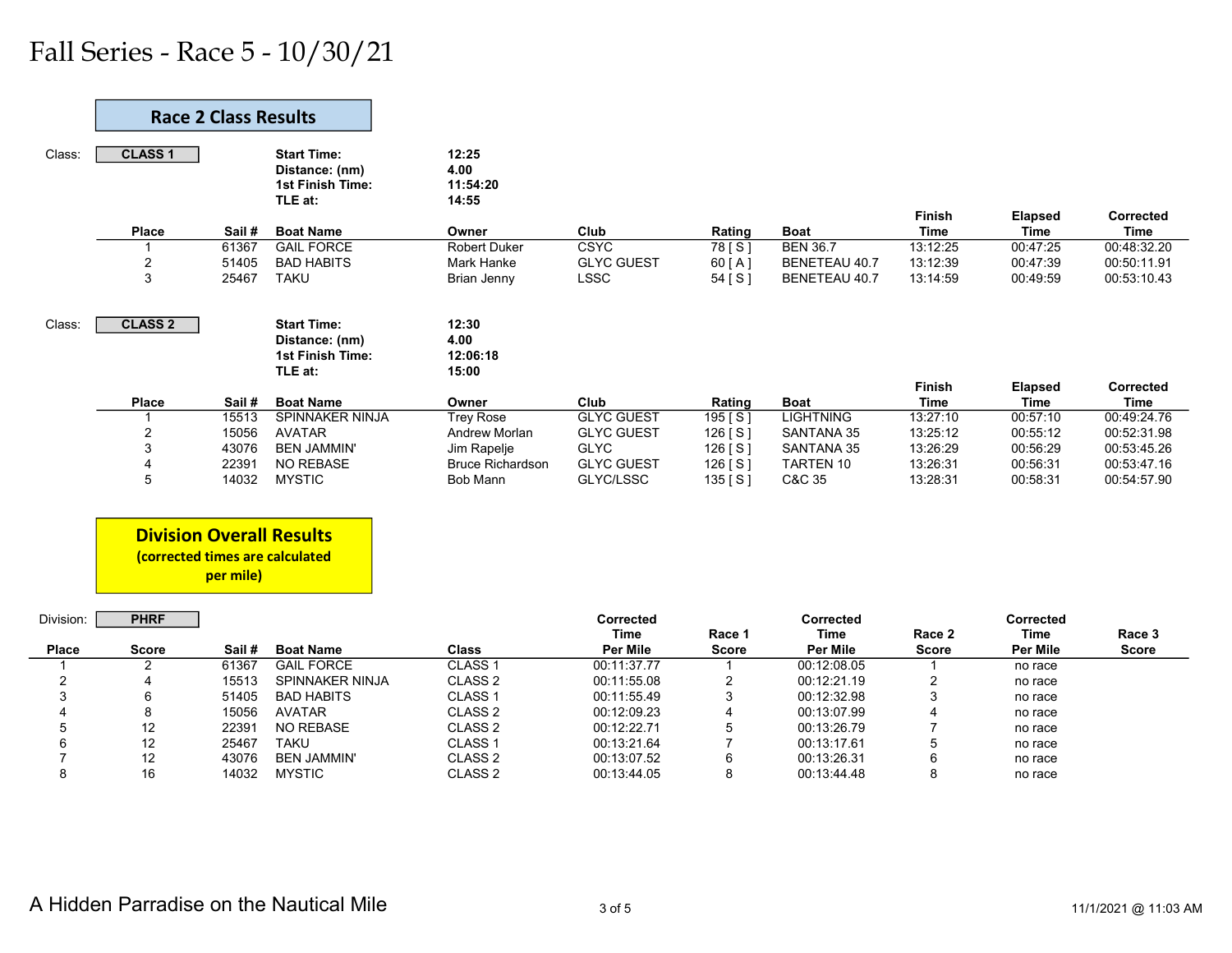#### Race 1 Division Results

(corrected times are calculated

per mile)

Division: **PHRF Corrected Corrected** 

|              |       |                    |                         |                    |           |                  | <b>Finish</b> | <b>Elapsed</b> | Time        |
|--------------|-------|--------------------|-------------------------|--------------------|-----------|------------------|---------------|----------------|-------------|
| <b>Place</b> | Sail# | <b>Boat Name</b>   | Owner                   | <b>Class</b>       | Rating    | <b>Boat</b>      | Time          | Time           | Per Mile    |
|              | 61367 | <b>GAIL FORCE</b>  | <b>Robert Duker</b>     | CLASS <sub>1</sub> | 78 [ S ]  | <b>BEN 36.7</b>  | 11:54:32      | 00:54:32       | 00:11:37.77 |
|              | 15513 | SPINNAKER NINJA    | Trey Rose               | CLASS <sub>2</sub> | 195   S   | <b>LIGHTNING</b> | 12:11:11      | 01:06:11       | 00:11:55.08 |
|              | 51405 | <b>BAD HABITS</b>  | Mark Hanke              | CLASS <sub>1</sub> | $60$ [A]  | BENETEAU 40.7    | 11:54:20      | 00:54:20       | 00:11:55.49 |
|              | 15056 | <b>AVATAR</b>      | Andrew Morlan           | CLASS <sub>2</sub> | 126 [ S ] | SANTANA 35       | 12:06:18      | 01:01:18       | 00:12:09.23 |
|              | 22391 | NO REBASE          | <b>Bruce Richardson</b> | CLASS 2            | $126$ [S] | TARTEN 10        | 12:07:26      | 01:02:26       | 00:12:22.71 |
|              | 43076 | <b>BEN JAMMIN'</b> | Jim Rapelje             | CLASS <sub>2</sub> | 126 [ S ] | SANTANA 35       | 12:11:12      | 01:06:12       | 00:13:07.52 |
|              | 25467 | TAKU               | Brian Jenny             | CLASS <sub>1</sub> | 54 [ S ]  | BENETEAU 40.7    | 12:00:17      | 01:00:17       | 00:13:21.64 |
|              | 14032 | <b>MYSTIC</b>      | Bob Mann                | CLASS <sub>2</sub> | 135   S ] | C&C 35           | 12:15:11      | 01:10:11       | 00:13:44.05 |